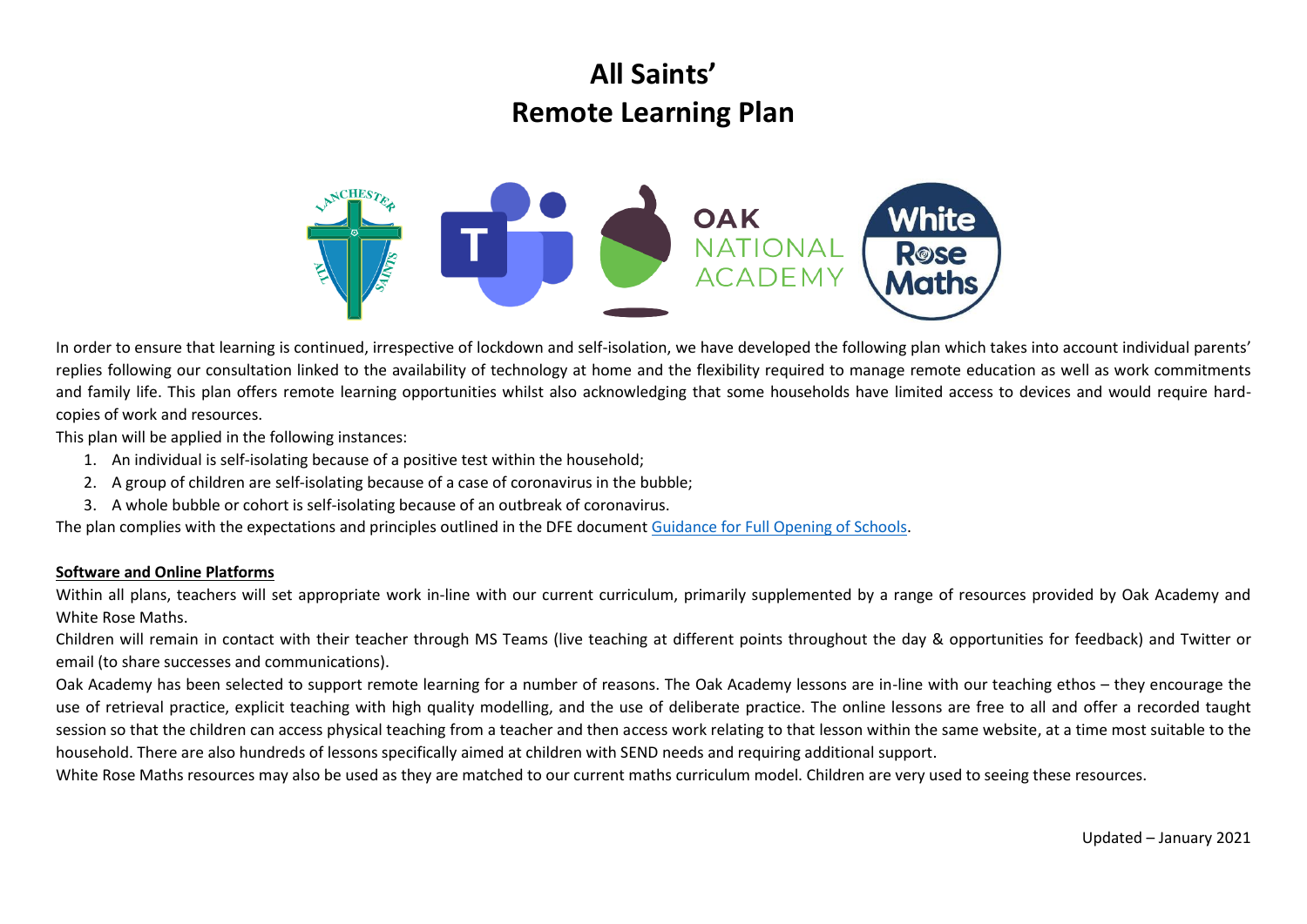Spelling Shed, TT Rockstars and Fiction Express will all be utilised to support the acquisition and retention of basic core skills as will our school books (CGP Grammar and Comprehension) or specifically selected worksheets.

MS Teams will support school in offering true online learning with the opportunity for the children to communicate with their teacher through live video. Often this will be also include the opportunity for children to 'drop-in' to receive further support around the resources provided.

**In the event of any form of isolation and loss of learning caused by Coronavirus, parents must understand that engagement in home learning is compulsory, as is the expectation that All Saints' makes that provision available and accessible to all. However, if children themselves are too ill to attend then they should not be expected to engage in home learning.**

In preparation for home-learning, and utilised within our 'normal' daily practice, parents and children need to have logins and passwords for the following platforms:

- MS Teams login information has been text to you
- TT Rockstars (we use this platform for our maths homework at the moment Y2 Y6) login information has been sent via your child (March & September)
- Fiction Express for Y2-Y6 login information has been sent via your child (March & September)
- Spelling Shed Y1 Y6 (in line with our spelling policy in school)
- Oxford Owl you can register for access free reading books for pupils in Reception Y2

#### **Worksheets and Practical Resources**

If a child is isolated from school i.e. the child is sent home from school to either receive a test or self-isolate as someone in the household is being tested, they will be offered a pack of work that will focus upon basic skills which are relevant to your child at any point during the year i.e. arithmetic, spelling, reading, grammar and handwriting (stationery will be provided upon request). This will allow children to have immediate opportunity to continue their learning for three days whilst they are waiting to receive test results. Upon receipt of a negative test result, the child will be able to return to school as normal.

| An individual is self-isolating because of a positive test within the household                                                                                                                                                                                                                                                                                                                                                                                                                                                |                                                                                                                                                                                                                               |  |
|--------------------------------------------------------------------------------------------------------------------------------------------------------------------------------------------------------------------------------------------------------------------------------------------------------------------------------------------------------------------------------------------------------------------------------------------------------------------------------------------------------------------------------|-------------------------------------------------------------------------------------------------------------------------------------------------------------------------------------------------------------------------------|--|
| <b>Ongoing Support</b>                                                                                                                                                                                                                                                                                                                                                                                                                                                                                                         | <b>Other Considerations</b>                                                                                                                                                                                                   |  |
| The school will provide one week's worth of paper resources to the family within 24hours of the positive test<br>being reported to school. The paper resources along with a jotter for children to record their work in will be<br>delivered to your home if it cannot be collected safely. Any links to online activities will be given within your                                                                                                                                                                           | If a child is entitled to benefit-related free school meals,<br>an option of a packed lunch will be given. This will have<br>to be collected from the school site (not a member of                                            |  |
| pack.                                                                                                                                                                                                                                                                                                                                                                                                                                                                                                                          | the immediate household who should all be self-<br>isolating). If there are any problems with this, please                                                                                                                    |  |
| Children will be invited, by Teams, to join our whole school worship (Monday) and celebration assembly (Friday).                                                                                                                                                                                                                                                                                                                                                                                                               | alert school staff.                                                                                                                                                                                                           |  |
| Teachers are available between 8.15-8.30a.m. daily to give guidance regarding the upcoming work for that day;<br>if you would like to speak to the teacher, please call the school office on 01207 520435. If you require<br>demonstration for a particular subject, a Teams call will be arranged for later in the day (not necessarily<br>delivered by your child's class teacher). You can also email the school office any comments, pictures of<br>completed work or successes and this will be directed to your teacher. | If a child is vulnerable in any way, the DSL will ensure<br>that appropriate agencies are notified and arrange for<br>regular safe and well checks via a phone call from a<br>designated safeguarding lead (record on CPOMS). |  |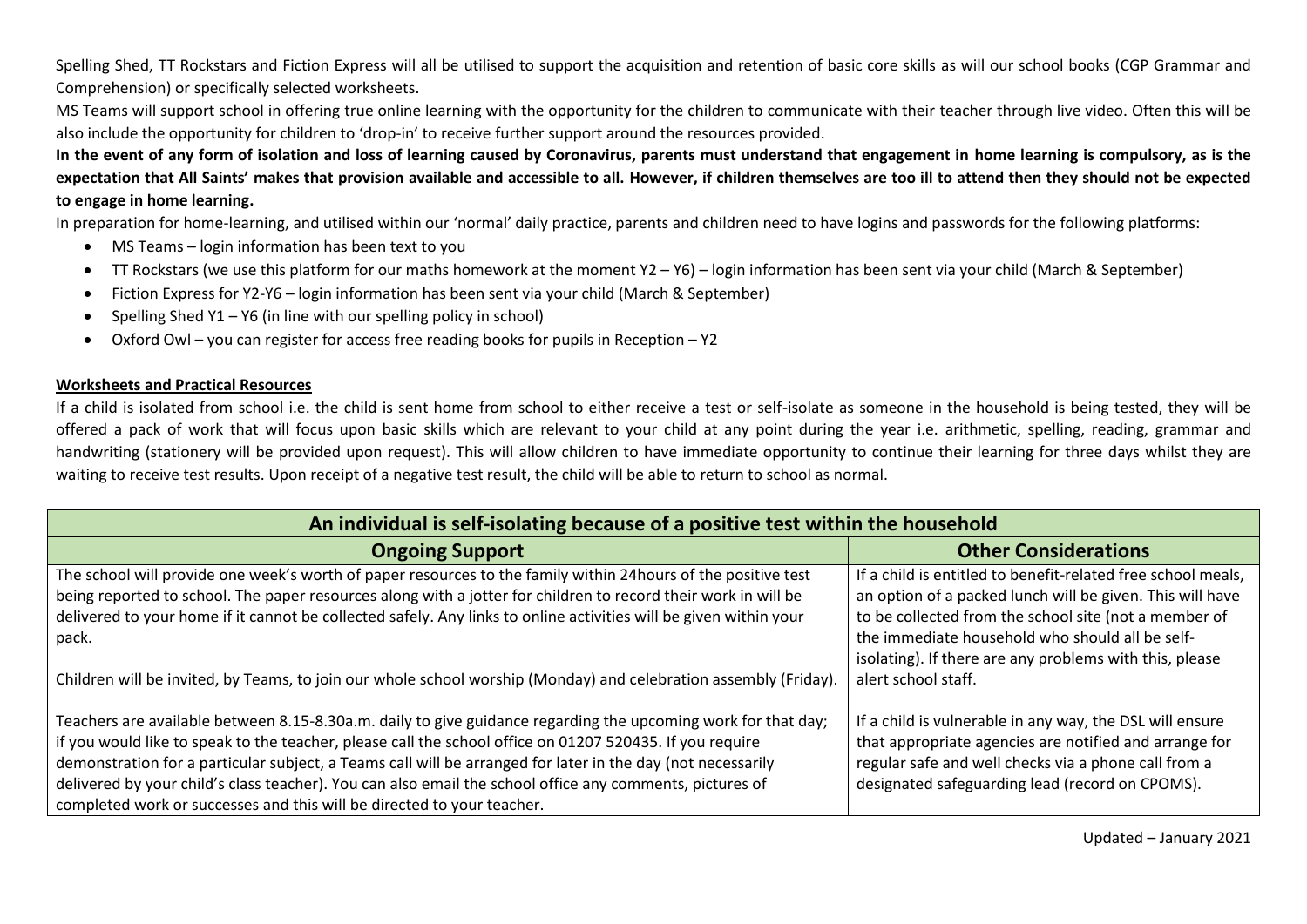| A group, a whole bubble or cohort is self-isolating because of an outbreak of coronavirus                                                                                                                                                                                                                                                                                                                                                                                                                                                                                                                                                                                                                                                                                                                                                                                                                                                                                                                                                                                                                                                                                  |                                                                                                                                                                                                                                                                                                                                                                                                                         |  |
|----------------------------------------------------------------------------------------------------------------------------------------------------------------------------------------------------------------------------------------------------------------------------------------------------------------------------------------------------------------------------------------------------------------------------------------------------------------------------------------------------------------------------------------------------------------------------------------------------------------------------------------------------------------------------------------------------------------------------------------------------------------------------------------------------------------------------------------------------------------------------------------------------------------------------------------------------------------------------------------------------------------------------------------------------------------------------------------------------------------------------------------------------------------------------|-------------------------------------------------------------------------------------------------------------------------------------------------------------------------------------------------------------------------------------------------------------------------------------------------------------------------------------------------------------------------------------------------------------------------|--|
| <b>Ongoing Support</b>                                                                                                                                                                                                                                                                                                                                                                                                                                                                                                                                                                                                                                                                                                                                                                                                                                                                                                                                                                                                                                                                                                                                                     | <b>Other Considerations</b>                                                                                                                                                                                                                                                                                                                                                                                             |  |
| It is our intention that the pupils will have two weeks' worth of work ready to be collected or sent home within<br>24 hours of a bubble being instructed to isolate. You will also receive a jotter for the work to be completed in;<br>this should be returned to school once your child returns. If you require any additional resources (pencil, pen,<br>ruler etc.) please request this from school. The work received will be in line with current planning and will be<br>sequential, covering a range of subjects which mirror the usual school timetable.                                                                                                                                                                                                                                                                                                                                                                                                                                                                                                                                                                                                         | If any child is entitled to benefit-related free school<br>meals, an option of a packed lunch will be given. This<br>will have to be collected from the school site (not a<br>member of the immediate household who should all be<br>self-isolating). If there are any problems with this, please<br>alert school staff.                                                                                                |  |
| A number of calls on Teams will be scheduled for each day with your child's class teacher (times may vary on<br>certain days, depending upon the timetable). These sessions will allow staff to give input related to the daily<br>activities planned; if there is a teaching assistant supporting your child's teacher, they will also attend the call. If<br>a bubble is isolating over a Monday or a Friday, they will also have the opportunity to join in with our whole<br>school worship and celebration assembly.                                                                                                                                                                                                                                                                                                                                                                                                                                                                                                                                                                                                                                                  | If any child is vulnerable in any way, the DSL will ensure<br>that appropriate agencies are notified and arrange for<br>regular safe and well checks via a phone call from a<br>designated safeguarding lead (record on CPOMS).                                                                                                                                                                                         |  |
| Within your pack of work, a remote learning timetable will be included; this will show the expectations for the<br>coming two weeks (or however long the bubble is due to be isolated). The remote teaching timetable will begin<br>on the next working day once you have received your paper pack. A child does not have to attend each Teams<br>session every day but should endeavour to attend as many as possible. It is expected that each child accesses at<br>least one Teams meeting per day. If your child is not engaging with the online sessions, they will be contacted by<br>phone. If you would like to photograph any completed pieces of work and upload them to Twitter, they can be<br>celebrated. You also have the opportunity to upload work to your child's folder on Teams; this will allow staff to<br>give feedback. The work that is completed at home should be returned to school once the period of isolation is<br>over. The pre-arranged Teams meetings will allow feedback and queries to take place throughout the day.<br>Every family in school has signed an Acceptable Use Policy committing to using technology safely. An updated | If a child does not engage, the teacher is to call the<br>parents to discuss obstacles and support.<br>Where children would normally receive additional<br>support from SEND agencies, the SENDCO will make<br>arrangements for that support to continue via Teams as<br>long as the agencies engage.<br>The SENDCO will share appropriate Oak National SEND<br>lessons with teachers who will disseminate accordingly. |  |
| A.U.P. will be included in your paper pack which links directly to remote learning. It is also available to view on<br>the following page; this outlines the expectation that your family adheres to the following rules to ensure<br>everyone in our community remains safe online. In the event of teachers becoming ill, some of the Teams<br>sessions may be run by a teaching assistant and others will be delivered by a teacher while their cohort of<br>children who are still in school receive some element of 'cover'.                                                                                                                                                                                                                                                                                                                                                                                                                                                                                                                                                                                                                                          |                                                                                                                                                                                                                                                                                                                                                                                                                         |  |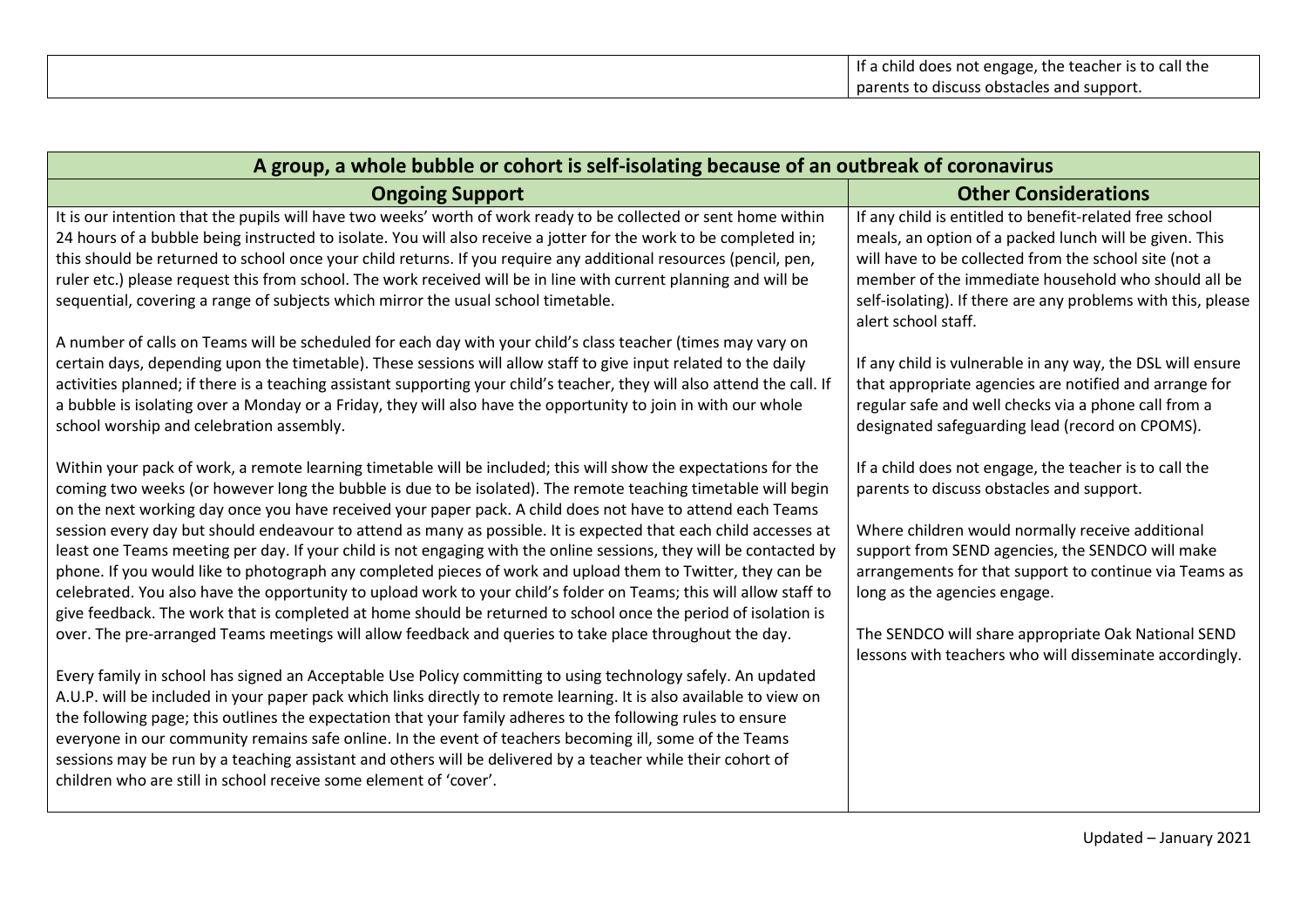

### **Remote Learning – Acceptable Use Policy – for Children**

- You must not use someone else's username to gain access to the school network and you should never write down your password, nor share your password with another.
- You must always be kind on the internet, remembering our golden rule, "Treat others as you want to be treated." Please remember our school rules they still count, even online!
- You must report any unpleasant material or message sent to you as this will help to protect other pupils in the future.
- Pictures or recordings of any video call are not allowed. You are unable to take a video recording on your Teams account (this feature has been disabled).
- Join the video with your microphone muted.
- Raise your hand before speaking, just like you would do in class.
- If you have the chance to talk, speak in your normal voice, using kind and friendly words.
- Show respect by listening to others while they are speaking.
- Ensure that you are dressed appropriately for the video call.
- You must hang up at the end of the lesson once instructed to do so.